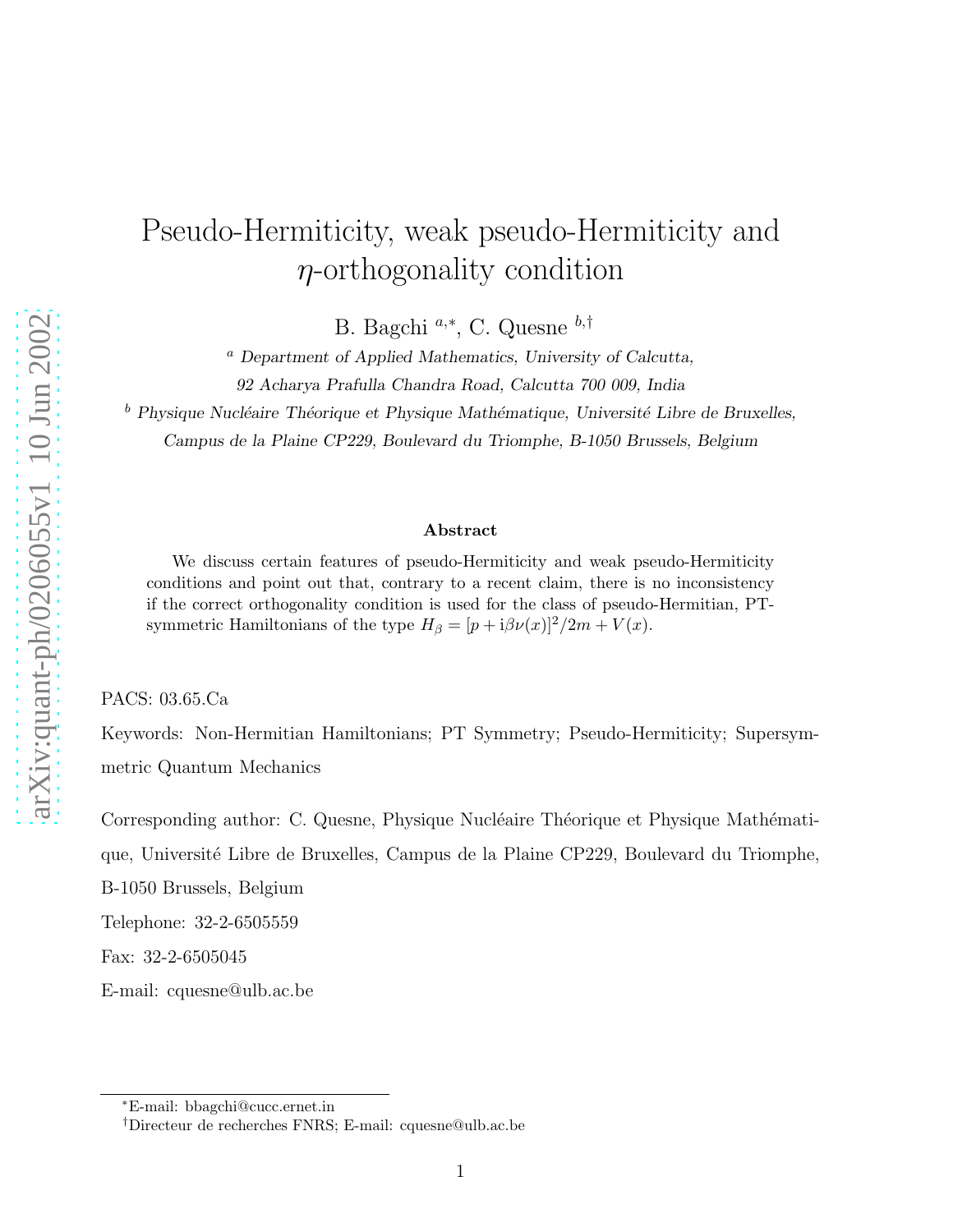<span id="page-1-0"></span>In recent times it has been stressed that neither Hermiticity nor PT symmetry serves as a necessary condition for a quantum Hamiltonian to preserve the reality of its bound-state eigenvalues[[1](#page-7-0), [2](#page-7-0), [3](#page-7-0), [4, 5\]](#page-7-0). In fact, it has been realized[[5\]](#page-7-0) that the existence of real eigenvalues can be associated with a non-Hermitian Hamiltonian provided it is  $\eta$ -pseudo-Hermitian:

$$
\eta H = H^{\dagger} \eta,\tag{1}
$$

where  $\eta$  is a Hermitian linear automorphism and, assuming  $\hbar = 2m = 1$ ,

$$
H = p^2 + V(x) \tag{2}
$$

for  $V(x) \in \mathbb{C}$  and  $p = -i\partial_x$ . Then, in such a case, the spectrum of a diagonalizable H is real if there exists a linear invertible operator O such that  $\eta = (OO^{\dagger})^{-1}$ . Moreover, one canrelax H to be only weak pseudo-Hermitian [[6\]](#page-7-0) by not restricting  $\eta$  to be Hermitian.

The purpose of this Letter is to establish the following results:

(i) The twin concepts of pseudo-Hermiticity and weak pseudo-Hermiticity are complementary to one another.

(ii) For a first-order differential realization,  $\eta$  may be anti-Hermitian but for the secondorder case,  $\eta$  is necessarily Hermitian. For both cases, we make connections to the same PT-symmetric Scarf II Hamiltonian (having normalizable eigenfunctions) to show that the choice of  $\eta$  is not unique in ascertaining the character of the Hamiltonian.

(iii)For the class of  $\eta$ -pseudo-Hermitian, PT-symmetric Hamiltonians described by [[7](#page-7-0), [8](#page-7-0)]  $\perp$ 

$$
H_{\beta} = [p + i\beta\nu(x)]^2 + V(x), \qquad \beta \in \mathbb{R}, \tag{3}
$$

where the odd function  $\nu(x) \in \mathbb{R}$ ,  $V(x)$  is PT-symmetric, and

$$
\eta = \exp\left[-2\beta \int^x \nu(y) dy\right],\tag{4}
$$

our earlier derivation [\[9\]](#page-7-0) of the generalized continuity equation for Hamiltonians of the form (2) [with  $V(x)$  PT-symmetric] can be extended to  $H_\beta$  as well. The resulting  $\eta$ orthogonality condition needs to be implemented judiciously.

<sup>&</sup>lt;sup>1</sup>Notethat in Ref. [[8\]](#page-7-0), it is assumed that  $\hbar = m = 1$  instead of  $\hbar = 2m = 1$ .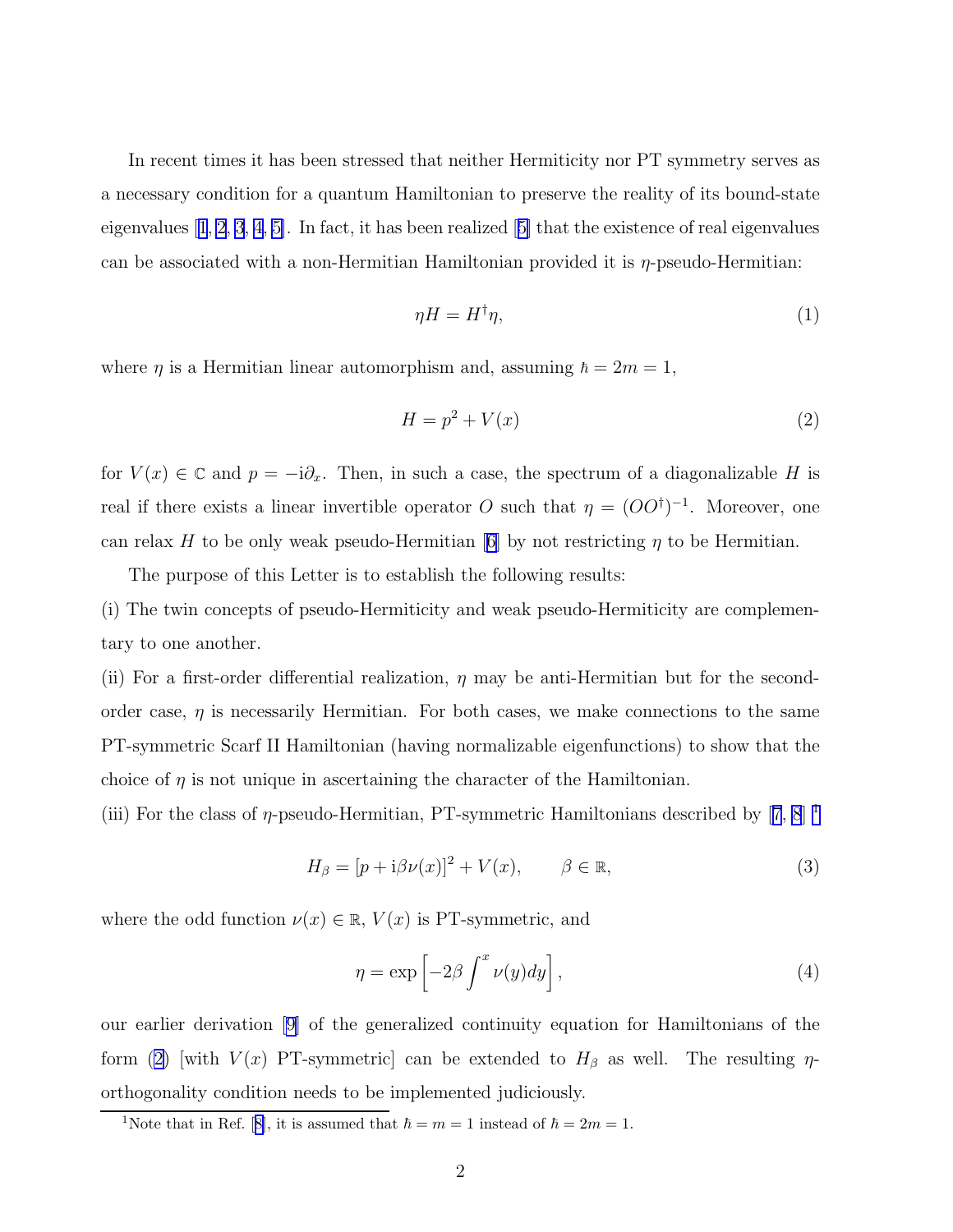<span id="page-2-0"></span>We begin by addressing to the point (i) above. Consider some non-Hermitian  $\eta$  that is subject to the condition([1\)](#page-1-0). Taking Hermitian conjugate, we obtain, on adding and subtracting, the following combinations

$$
\eta_+ H = H^\dagger \eta_+, \qquad \eta_- H = H^\dagger \eta_-, \tag{5}
$$

where  $\eta_{\pm} = \eta \pm \eta^{\dagger}$ . While the first one of (5) corresponds to strict pseudo-Hermiticity, the second one points to weak pseudo-Hermiticity with a new anti-Hermitian operator  $\eta$ <sub>-</sub>. Note that  $\eta_+$  is Hermitian. It is thus clear that weak pseudo-Hermiticity is not more general than pseudo-Hermiticity but works complementary to it.

We now turn to (ii). Decomposing  $V(x)$  and  $\eta$  as

$$
V(x) = V_R(x) + iV_I(x),
$$
  
\n
$$
\eta = \frac{d}{dx} + f(x) + ig(x),
$$
\n(6)

where  $V_R$ ,  $V_I$ ,  $f, g \in \mathbb{R}$ , we get, on inserting (6) into [\(1](#page-1-0)), the relations

$$
V_I = i(f' + ig'),
$$
  
\n
$$
V'_R + iV'_I = -(f'' + ig'') - 2iV_I(f + ig).
$$
\n(7)

In  $(7)$  the primes denote the order of differentiations with respect to the variable x. We are then led to the conditions

$$
V'_R = -2gg', \qquad cg' = 0, \qquad c \in \mathbb{R}, \tag{8}
$$

which imply the existence of two solutions corresponding to  $c = 0$  and  $g' = 0$ , respectively. In the following we concentrate on the case  $c = 0$  because  $g' = 0$  yields a trivial result that corresponds to a real constant potential with no normalizable eigenfunction.

For the choice  $c = 0$ , it turns out that

$$
f = 0,
$$
  $V_R = -g^2 + k,$   $V_I = -g',$  (9)

where  $k \in \mathbb{R}$ . In consequence, we have the results

$$
V(x) = -g2(x) + k - ig'(x),
$$
  
\n
$$
\eta = \frac{d}{dx} + ig(x).
$$
\n(10)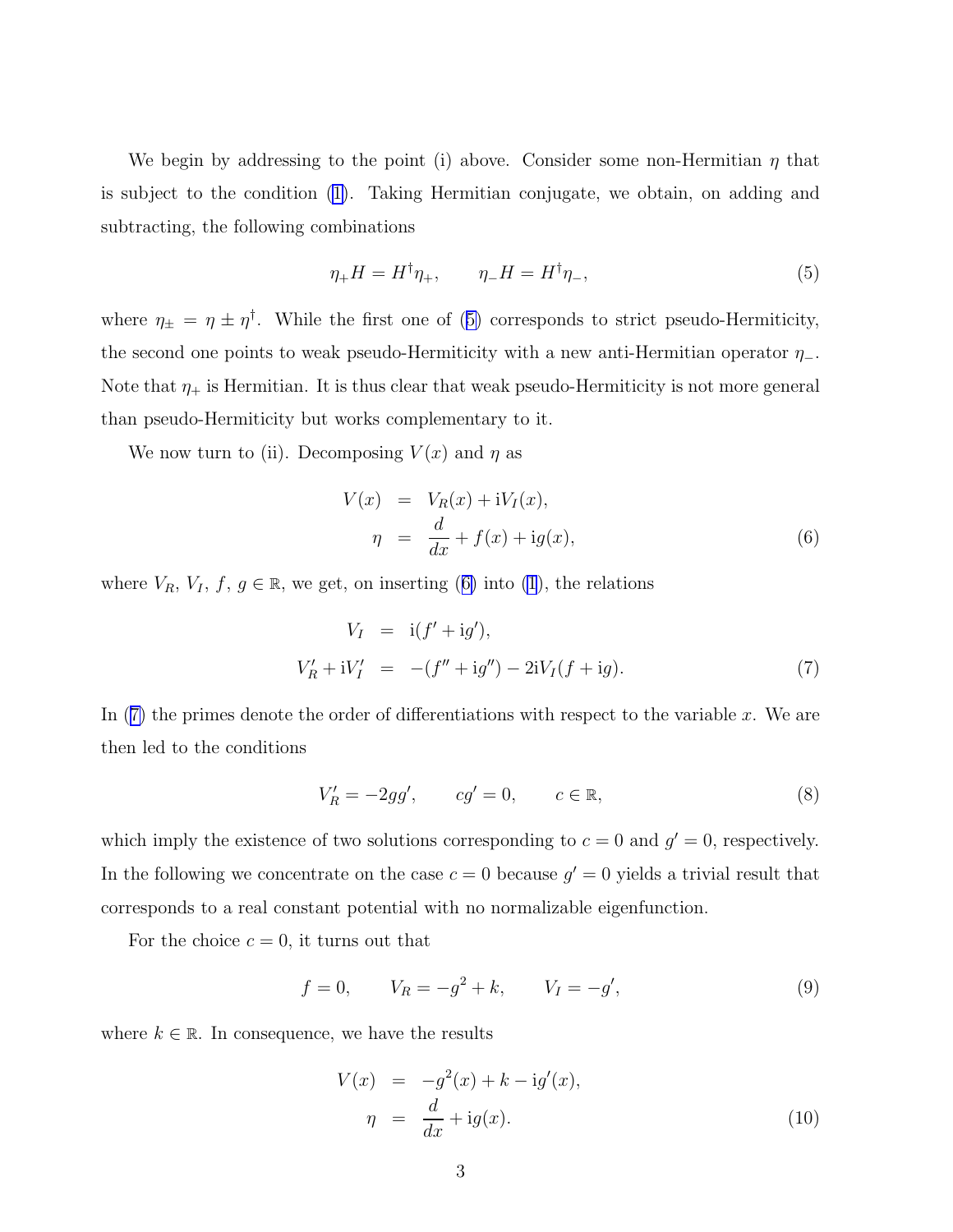The above form of  $V(x)$  shows that, in the framework of supersymmetric quantum mechanics, we can associate to it an imaginary superpotential  $W(x) = ig(x)$ , its partner being the complex conjugate potential. We also observe that, for even  $g$  functions, the representation of  $\eta$  makes it anti-Hermitian in character. Let us consider the following specific example for $g = d \sech x, d \in \mathbb{R}$ . We get from ([10\)](#page-2-0)

$$
V(x) = -d^2 \operatorname{sech}^2 x + k + \operatorname{id} \operatorname{sech} x \tanh x,
$$
  

$$
\eta = \frac{d}{dx} + \operatorname{id} \operatorname{sech} x.
$$
 (11)

It is obvious that  $V(x)$  is a particular case of the generalized PT-symmetric Scarf II potentialinvestigated previously by us [[10](#page-7-0)] in connection with the complex algebra  $sl(2, \mathbb{C})$ . A comparison with the results obtained there shows that, in the present case, we have a single series of real eigenvalues with normalizable eigenfunctions provided  $d > \frac{1}{2}$ . The corresponding Hamiltonian is both P-pseudo-Hermitian and  $\eta$ -weak-pseudo-Hermitian with  $\eta$ given by ([11](#page-7-0)). Our example confirms the assertion [11] that, for a given non-Hermitian Hamiltonian, there could be infinitely many  $\eta$  satisfying the weak-pseudo-Hermiticity or the pseudo-Hermiticity condition.

We next attend to a second-order differential representation of  $\eta$ :

$$
\eta = \frac{d^2}{dx^2} - 2p(x)\frac{d}{dx} + b(x),
$$
\n(12)

where $p, b \in \mathbb{C}$ . Substituting (12) into the condition ([1\)](#page-1-0), we obtain the constraints

$$
b = -p' + p^2 - \frac{p''}{2p} + \left(\frac{p'}{2p}\right)^2 + \frac{\gamma}{4p^2},
$$
  
\n
$$
V = 2p' + p^2 + \frac{p''}{2p} - \left(\frac{p'}{2p}\right)^2 - \frac{\gamma}{4p^2} - \delta,
$$
  
\n
$$
V^* = -2p' + p^2 + \frac{p''}{2p} - \left(\frac{p'}{2p}\right)^2 - \frac{\gamma}{4p^2} - \delta,
$$
\n(13)

where  $\gamma, \delta \in \mathbb{R}$ . From the last two relations in (13), it is clear that  $p(x)$  must be pure imaginary,

$$
p(x) = \text{i}a(x),\tag{14}
$$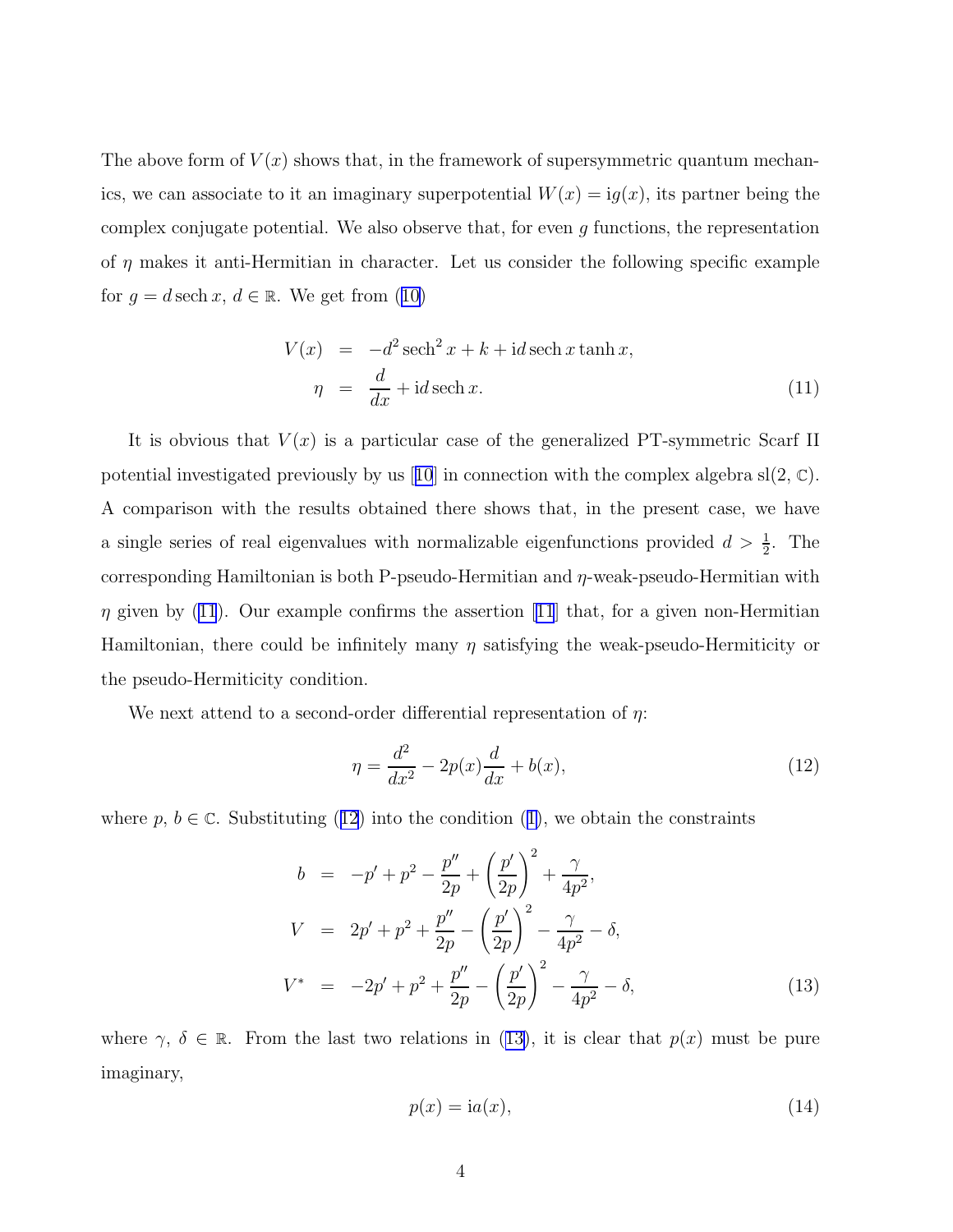where  $a(x) \in \mathbb{R}$ . As such  $V(x)$  and  $\eta$  acquire the forms

$$
V(x) = 2ia' - a^{2} + \frac{a''}{2a} - \left(\frac{a'}{2a}\right)^{2} + \frac{\gamma}{4a^{2}} - \delta,
$$
  

$$
\eta = \frac{d^{2}}{dx^{2}} - 2ia(x)\frac{d}{dx} + b(x),
$$
 (15)

with  $b(x) = -V(x) + i a' - 2a^2 - \delta$ . In (15),  $\eta$  can be easily recognized to be a Hermitian operator since it can be written in the form  $\eta = -\tilde{O}^{\dagger} \tilde{O}$ , where  $\tilde{O} = \frac{d}{dx} + r - ia$ ,  $\tilde{O}^{\dagger} =$  $-\frac{d}{dx} + r + i a$ , and  $r^2 - r' = \frac{a''}{2a} - \left(\frac{a'}{2a}\right)$  $\frac{a'}{2a}\Big)^2+\frac{\gamma}{4a}$  $\frac{\gamma}{4a^2}$ .In Ref. [[12\]](#page-7-0), such a decomposition of  $\eta$  was assumed, a priori, to arrive at some non-Hermitian Hamiltonians with real spectra.

Let us, however, confine ourselves to the following choice

$$
a(x) = -\frac{1}{2}B(2A+1)\,\text{sech}\,x, \qquad \gamma = 0, \qquad \delta = \frac{1}{4}, \tag{16}
$$

where  $A + \frac{1}{2} > 0$ ,  $B > 0$ , and  $A - B + \frac{1}{2}$  $\frac{1}{2}$  is not an integer. We are again led to the PTsymmetric Scarf II potential having a more general form than obtained with the first-order differential realization of  $\eta$ :

$$
V(x) = -V_1 \operatorname{sech}^2 x - iV_2 \operatorname{sech} x \tanh x,\tag{17}
$$

where  $V_1 = \frac{1}{4}$  $\frac{1}{4}[B^2(2A+1)^2+3] > 0$  and  $V_2 = -B(2A+1) \neq 0$ . According to Refs. [\[13, 14\]](#page-7-0), the condition for real eigenvalues for the Hamiltonian corresponding to (17) is  $|V_2| \le V_1 + \frac{1}{4}$  $\frac{1}{4}$ . Here it amounts to  $[B(2A + 1) - 2]^2 \ge 0$ , which is always met.

Of particular interest is the special case  $B = 1$ :

$$
V(x) = -(A2 + A + 1)\text{ sech}^{2} x + i(2A + 1)\text{ sech }x\tanh x.
$$
 (18)

On setting  $A + \frac{1}{2} = -\lambda \ (\lambda < 0)$ , Eq. (18) can be seen to reduce to the potential  $V^{(1)} - \frac{1}{4}$ 4 ofRef. [[15\]](#page-7-0) for  $\mu = 1$ . The associated energy levels of (18) are [\[10\]](#page-7-0):  $E_n^{(-\lambda)} = -(\lambda + n + \frac{1}{2})$  $(\frac{1}{2})^2$ and coincide with  $E_n^{(2)} - \frac{1}{4}$  $\frac{1}{4}$ of [[15\]](#page-7-0). Note that there is, in general, a doubling of energy levels in transiting from the real to the PT-symmetric Scarf II potential. In fact, the second algebra of sl $(2, \mathbb{C})$  leads to an additional energy level  $E_0^{(1)} = -\frac{1}{4}$  $\frac{1}{4}$  that is consistent with the zero-energy state of [\[15\]](#page-7-0).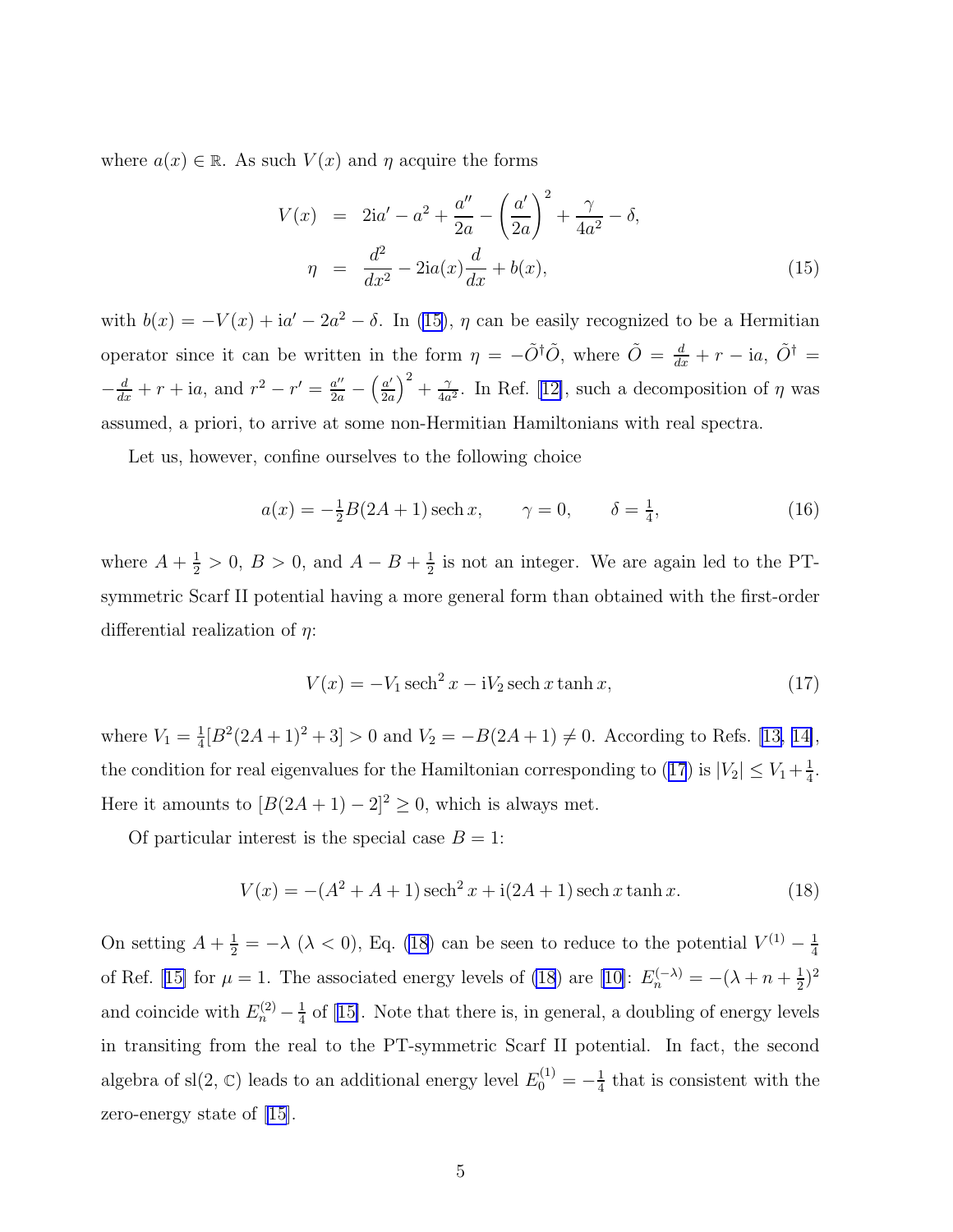<span id="page-5-0"></span>Finally, we take up a general derivation of the continuity equation for the class of Hamiltonians  $H_\beta$  given by [\(3](#page-1-0)). The associated Schrödinger equation reads

$$
i\frac{\partial\psi(x,t)}{\partial t} = -\left(-\frac{\partial}{\partial x} + \beta\nu(x)\right)^2 \psi(x,t) + V(x)\psi(x,t).
$$
 (19)

From this it follows that the function  $\psi^*(-x,t)$  satisfies

$$
-i\frac{\partial \psi^*(-x,t)}{\partial t} = -\left(-\frac{\partial}{\partial x} + \beta \nu(x)\right)^2 \psi^*(-x,t) + V(x)\psi^*(-x,t). \tag{20}
$$

On considering Eq. (19) for some solution  $\psi_1(x,t)$  and Eq. (20) for some other solution  $\psi_2(x,t)$  and then multiplying (19) and (20) by  $\exp[-2\beta \int^x \nu(y) dy] \psi_2^*(-x,t)$  and  $\exp[-2\beta \int^x \nu(y) dy] \psi_1(x,t)$ , respectively, we obtain, on subtracting, a natural generalization of the continuity equation for PT-symmetric quantum mechanics to its  $\eta$ -pseudo-Hermitian extension, namely

$$
\frac{\partial P_{\eta}(x,t)}{\partial t} + \frac{\partial J_{\eta}(x,t)}{\partial x} = 0, \tag{21}
$$

where

$$
P_{\eta}(x,t) = \eta \psi_2^*(-x,t)\psi_1(x,t),
$$
  
\n
$$
J_{\eta}(x,t) = \frac{\eta}{i} \left[ \psi_2^*(-x,t) \frac{\partial \psi_1(x,t)}{\partial x} - \psi_1(x,t) \frac{\partial \psi_2^*(-x,t)}{\partial x} \right],
$$
\n(22)

and $\eta$  is defined in ([4](#page-1-0)). If  $\psi_1(x,t) \to 0$  and  $\psi_2(x,t) \to 0$  as  $x \to \pm \infty$ , as is normally expected for bound-state wave functions, then integration of (21) over the entire real line gives the conservation law

$$
\frac{\partial}{\partial t} \int_{-\infty}^{\infty} dx \, \eta \, \psi_2^*(-x, t) \psi_1(x, t) = 0. \tag{23}
$$

In the case of energy eigenfunctions

$$
\psi_1(x,t) = u_1(x)e^{-iE_1t}, \qquad \psi_2(x,t) = u_2(x)e^{-iE_2t}, \tag{24}
$$

corresponding to the eigenvalues  $E_1$  and  $E_2$  respectively, Eq. (23) reduces to

$$
(E_1 - E_2^*) \int_{-\infty}^{\infty} dx \, \eta \, u_2^*(-x) u_1(x) = 0. \tag{25}
$$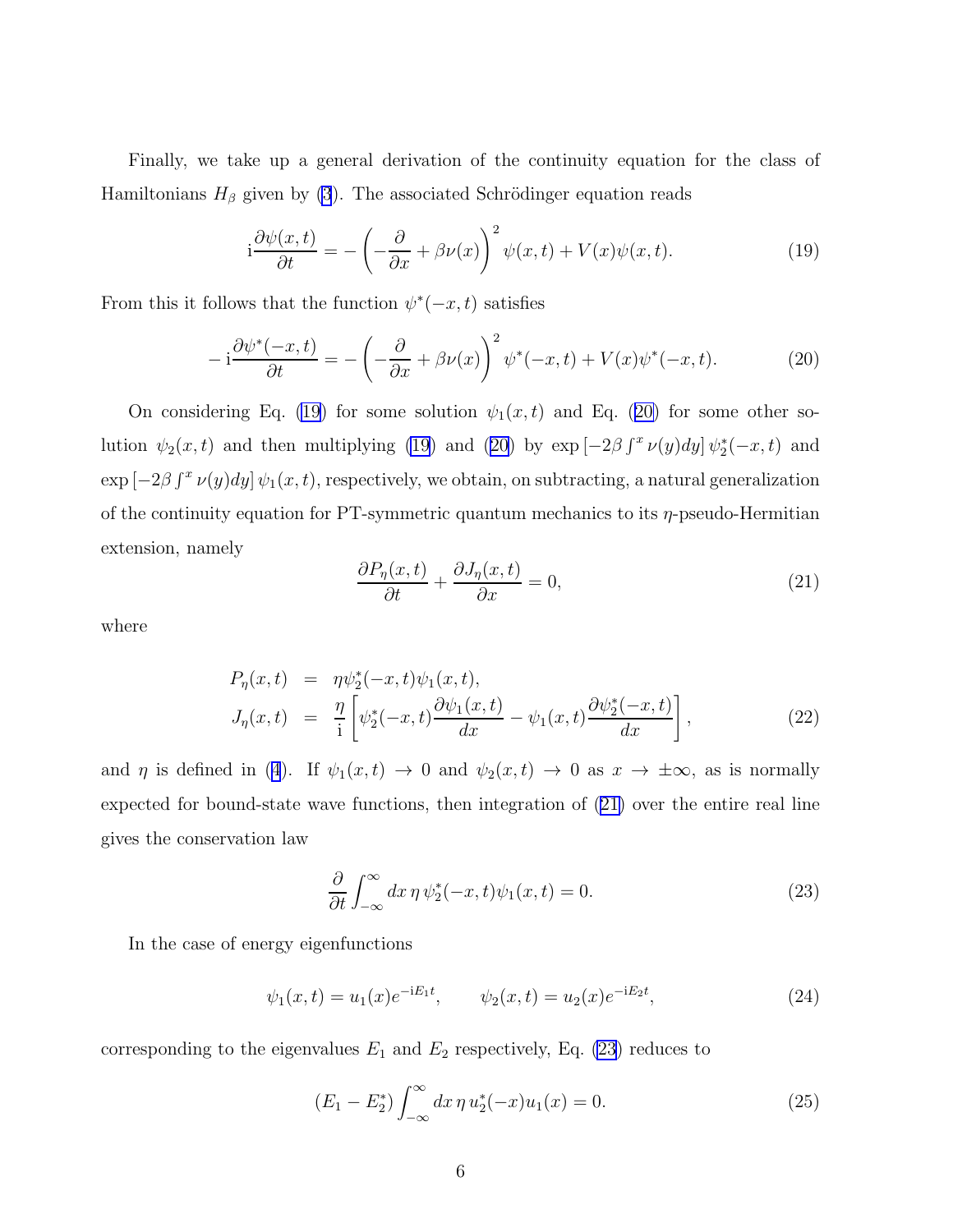Equation [\(25\)](#page-5-0) represents the  $\eta$ -orthogonality condition [\[5\]](#page-7-0). Obviously it transforms to the PT-orthogonality[[9, 16](#page-7-0)]

$$
(E_1 - E_2^*) \int_{-\infty}^{\infty} dx \, u_2^*(-x) u_1(x) = 0 \tag{26}
$$

for $\nu(x) = 0$ . Indeed Eq. ([25](#page-5-0)) can be derived from (26) by effecting a gauge transformation on the wave functions u of H in a manner  $u \to \exp[-\int^x \beta \nu(y) dy]u$ ,  $V(x)$  being PTsymmetric. As such  $H_\beta$  may be looked upon as a gauge-transformed version of H. However, it needs to be emphasized that care should be taken to correctly implement the normalization conditions deriving from [\(25\)](#page-5-0) and (26) and which are appropriate to the Hamiltonians  $H_\beta$  and H, respectively. Thus although PT-symmetric, the form of the  $\eta$ -pseudo-Hermitian Hamiltonian  $H_\beta$  at once suggests that the normalization condition related to [\(25](#page-5-0)) is to be used rather than that connected with (26), a point overlooked in Ref. [\[8](#page-7-0)].

In summary, we have shown that  $\eta$ -pseudo-Hermiticity and weak pseudo-Hermiticity are essentially complementary concepts. We have provided an explicit example of PTsymmetric Scarf II model to demonstrate that  $\eta$  does not necessarily have a unique representation to determine the character of the associated non-Hermitian Hamiltonian. We have also pointed out the correct use of the  $\eta$ -orthogonality condition when dealing with a pseudo-Hermitian gauge-transformed Hamiltonian.